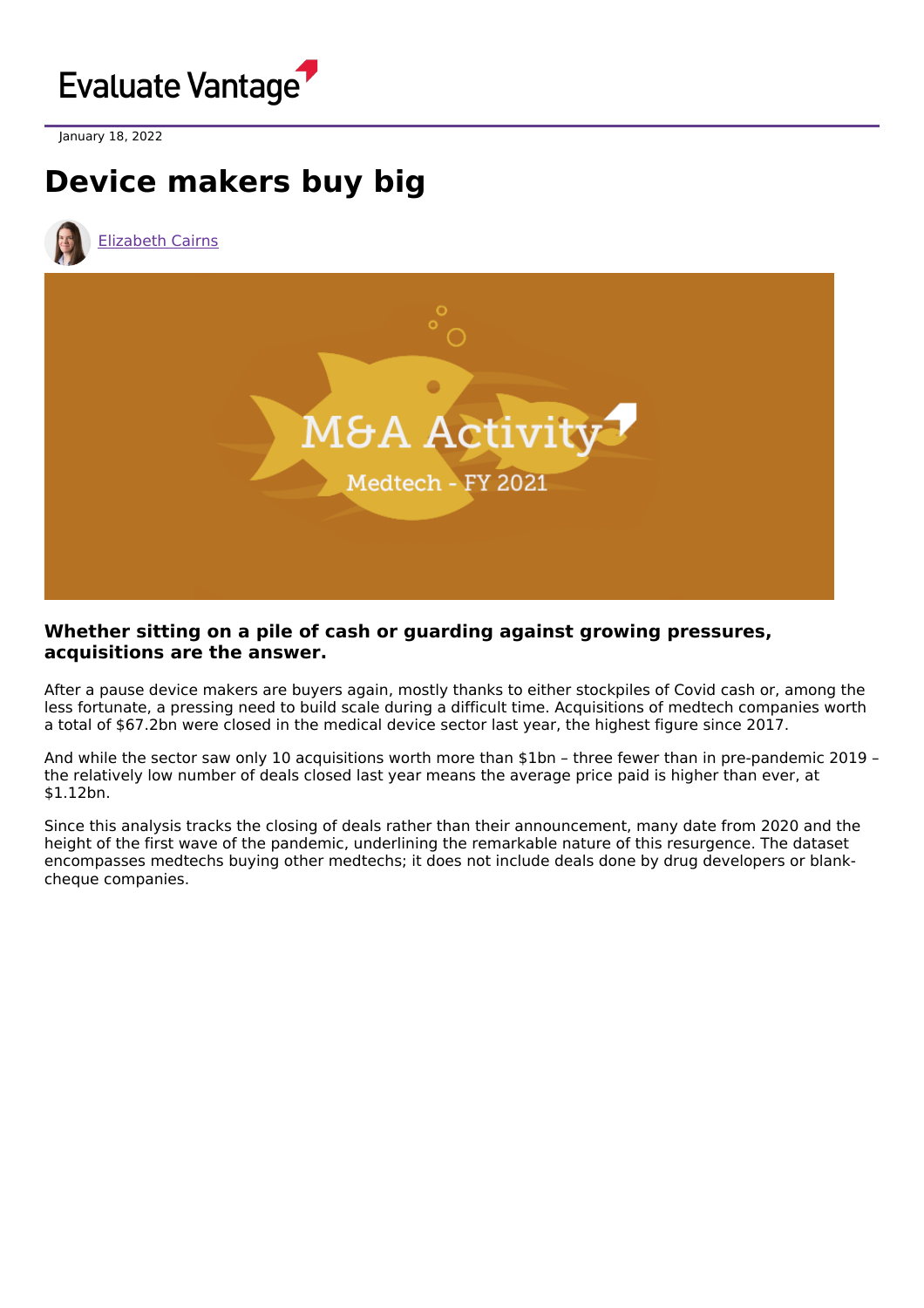## **Medtech M&A over the past decade**

Number and values of deals closed



**Evaluate Medtech** 

Siemens Healthineers, which closed the biggest deal of 2021, is these days in the Covid cash category, having done [extraordinarily](https://www.evaluate.com/vantage/articles/insights/quarterly-shareprice-performance/bad-year-be-american-medtech) well thanks to its pioneering tests for the coronavirus. But its \$16bn bid for the imaging company Varian predates this success; when the deal was announced in the summer of 2020 the German group was hurting from the cancellation and postponement of non-urgent imaging procedures.

The deal was, therefore, a defensive move to shore up revenues by buying a group whose cancer treatment tech was used in procedures not so easily deferred.

Another strong trend across 2020 and 2021 was a clear shift into digital and remote technologies. Baxter spent \$11bn on Hillrom largely for the latter's "connected care" systems, which include electronic health records, communication systems and wireless patient monitors, as well as the software to link them.

| Top 5 deals closed in 2021 |                                |                           |                        |                                                                                   |
|----------------------------|--------------------------------|---------------------------|------------------------|-----------------------------------------------------------------------------------|
| <b>Completion</b><br>date  | <b>Acquirer</b>                | <b>Target</b>             | <b>Value</b><br>(\$bn) | <b>M&amp;A focus</b>                                                              |
| Apr 15                     | Siemens<br><b>Healthineers</b> | Varian Medical<br>Systems | 16.4                   | Radiotherapy                                                                      |
| Dec 13                     | <b>Baxter</b><br>International | Hillrom                   | 10.5                   | General hospital & healthcare supply, in vitro<br>diagnostics, patient monitoring |
| Aug 18                     | <b>Illumina</b>                | Grail                     | 8.0                    | In vitro diagnostics                                                              |
| un 2                       | <b>Steris</b>                  | <b>Cantel Medical</b>     | 4.6                    | Endoscopy, general & plastic surgery, nephrology                                  |
| Feb 9                      | <b>Philips</b>                 | <b>Biotelemetry</b>       | 2.8                    | Patient monitoring                                                                |
| Source: Evaluate Medtech.  |                                |                           |                        |                                                                                   |

Philips bought Biotelemetry for very similar capabilities. The group made arrhythmia-detecting wearable heart monitors and the software that connects them, but also a wider platform to integrate data from other sources and oversee data analytics and billing for healthcare services.

Another major issue, and possibly a worrying one, is the dearth of smaller deals. Just 18 acquisitions worth less